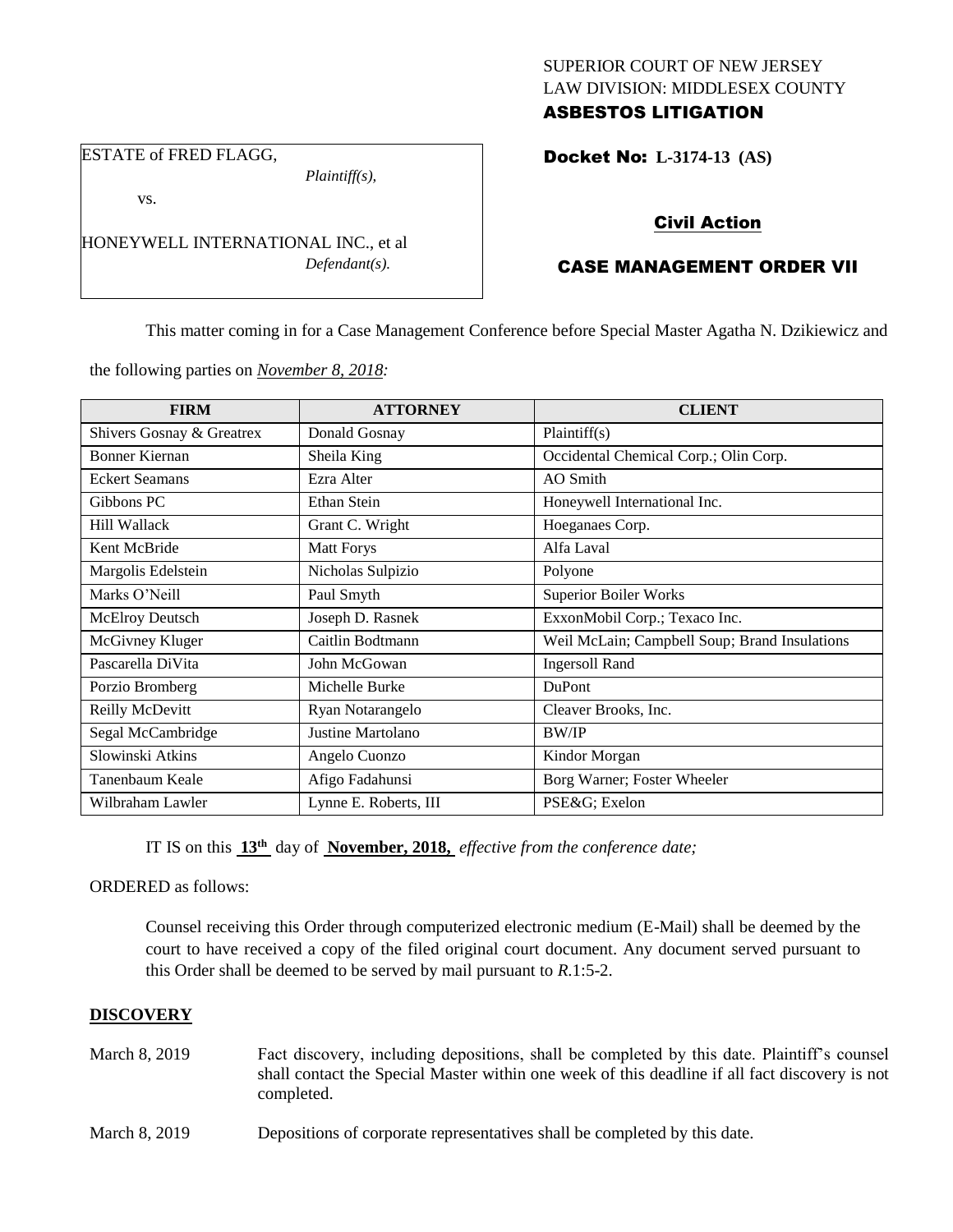## **EARLY SETTLEMENT**

March 15, 2019 Settlement demands shall be served on all counsel and the Special Master by this date.

## **SUMMARY JUDGMENT MOTION PRACTICE**

| March 15, 2019 | Plaintiff's counsel shall advise, in writing, of intent not to oppose motions by this date. |  |  |
|----------------|---------------------------------------------------------------------------------------------|--|--|
|                |                                                                                             |  |  |

- March 29, 2019 Summary judgment motions shall be filed no later than this date.
- April 26, 2019 Last return date for summary judgment motions.

### **MEDICAL DEFENSE**

July 31, 2019 Defendants shall identify its medical experts and serve medical reports, if any, by this date. In addition, defendants shall notify plaintiff's counsel (as well as all counsel of record) of a joinder in an expert medical defense by this date.

## **LIABILITY EXPERT REPORTS**

- June 14, 2019 Plaintiff shall identify its liability experts and serve liability expert reports or a certified expert statement by this date or waive any opportunity to rely on liability expert testimony.
- July 31, 2019 Defendants shall identify its liability experts and serve liability expert reports, if any, by this date or waive any opportunity to rely on liability expert testimony.

### **ECONOMIST EXPERT REPORTS**

- June 14, 2019 Plaintiff shall identify its expert economists and serve expert economist report(s), if any, by this date or waive any opportunity to rely on economic expert testimony.
- July 31, 2019 Defendants shall identify its expert economists and serve expert economist report(s), if any, by this date or waive any opportunity to rely on economic expert testimony.

### **EXPERT DEPOSITIONS**

August 30, 2019 Expert depositions shall be completed by this date. To the extent that plaintiff and defendant generic experts have been deposed before, the parties seeking that deposition in this case must file an application before the Special Master and demonstrate the necessity for that deposition. To the extent possible, documents requested in a deposition notice directed to an expert shall be produced three days in advance of the expert deposition. The expert shall not be required to produce documents that are readily accessible in the public domain.

### **PRE-TRIAL AND TRIAL**

March 14, 2019 The settlement conference previously scheduled on this date is **cancelled**.

September 10, 2019 @ 1:30pm Settlement conference. All defense counsel shall appear with authority to negotiate settlement and have a representative authorized to negotiate settlement available by phone. Any request to be excused from the settlement conference shall be made to the Special Master no later than 4:00pm of the day prior to the conference.

 $\_$  ,  $\_$  ,  $\_$  ,  $\_$  ,  $\_$  ,  $\_$  ,  $\_$  ,  $\_$  ,  $\_$  ,  $\_$  ,  $\_$  ,  $\_$  ,  $\_$  ,  $\_$  ,  $\_$  ,  $\_$  ,  $\_$  ,  $\_$  ,  $\_$  ,  $\_$  ,  $\_$  ,  $\_$  ,  $\_$  ,  $\_$  ,  $\_$  ,  $\_$  ,  $\_$  ,  $\_$  ,  $\_$  ,  $\_$  ,  $\_$  ,  $\_$  ,  $\_$  ,  $\_$  ,  $\_$  ,  $\_$  ,  $\_$  ,